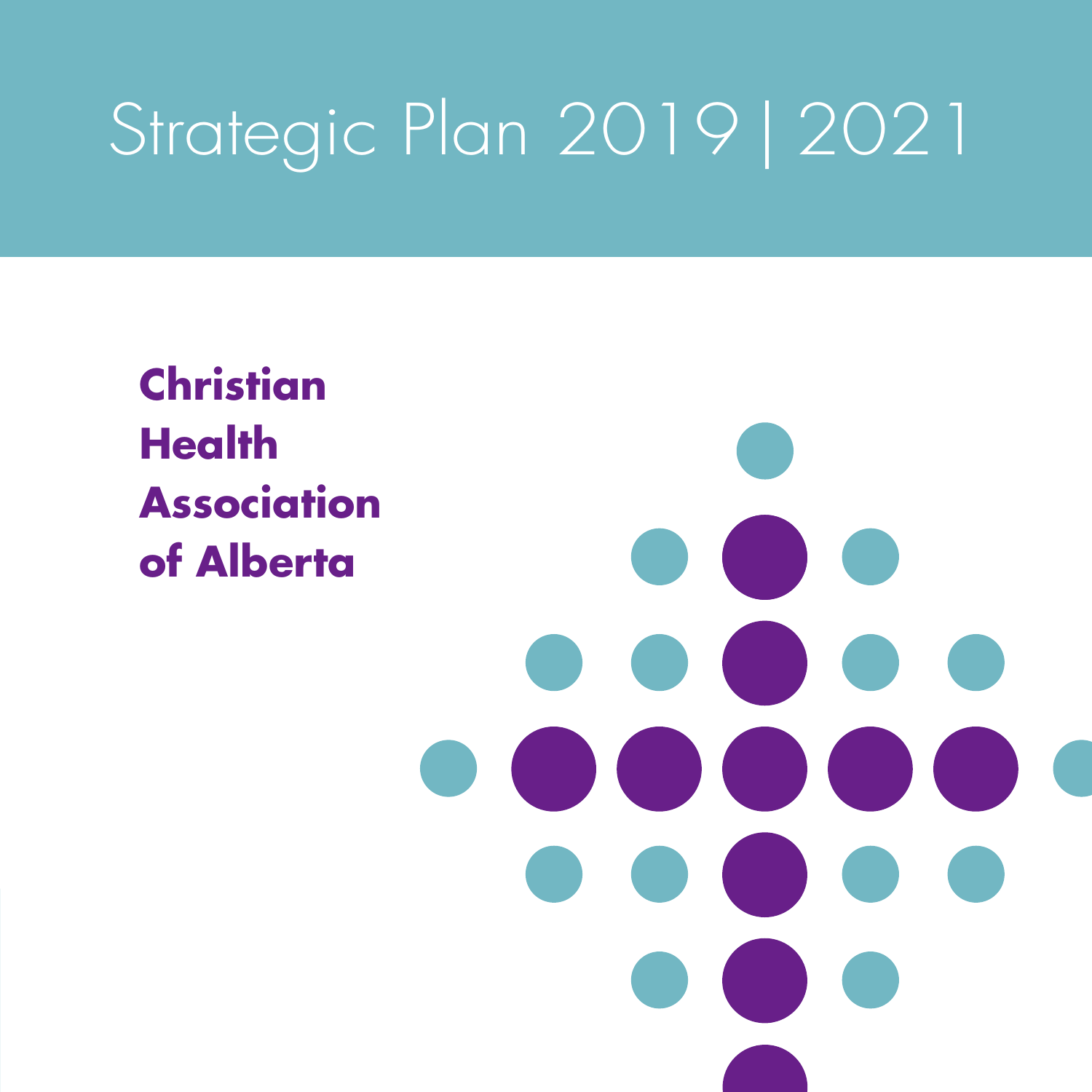### **Message from the Board Chair**

It has been more than 150 years since the first faith-based organization arrived in Alberta to care for those in need, and 75 years since the providers in this charitable, not-for-profit sector came together to form the Christian Health Association of Alberta.

Much has changed in health care over the decades, and as providers we continue to adapt and lead the way in service delivery and innovation.

What hasn't changed is the need for people to be embraced in their wholeness and offered compassionate, holistic, high quality care. CHAA is proud of our legacy in delivering on what matters most to those in our care, and we're particularly honoured to serve this province's most vulnerable populations. Thank you for entrusting us and supporting our journey together toward a new future in health care.

Patrick Dumelie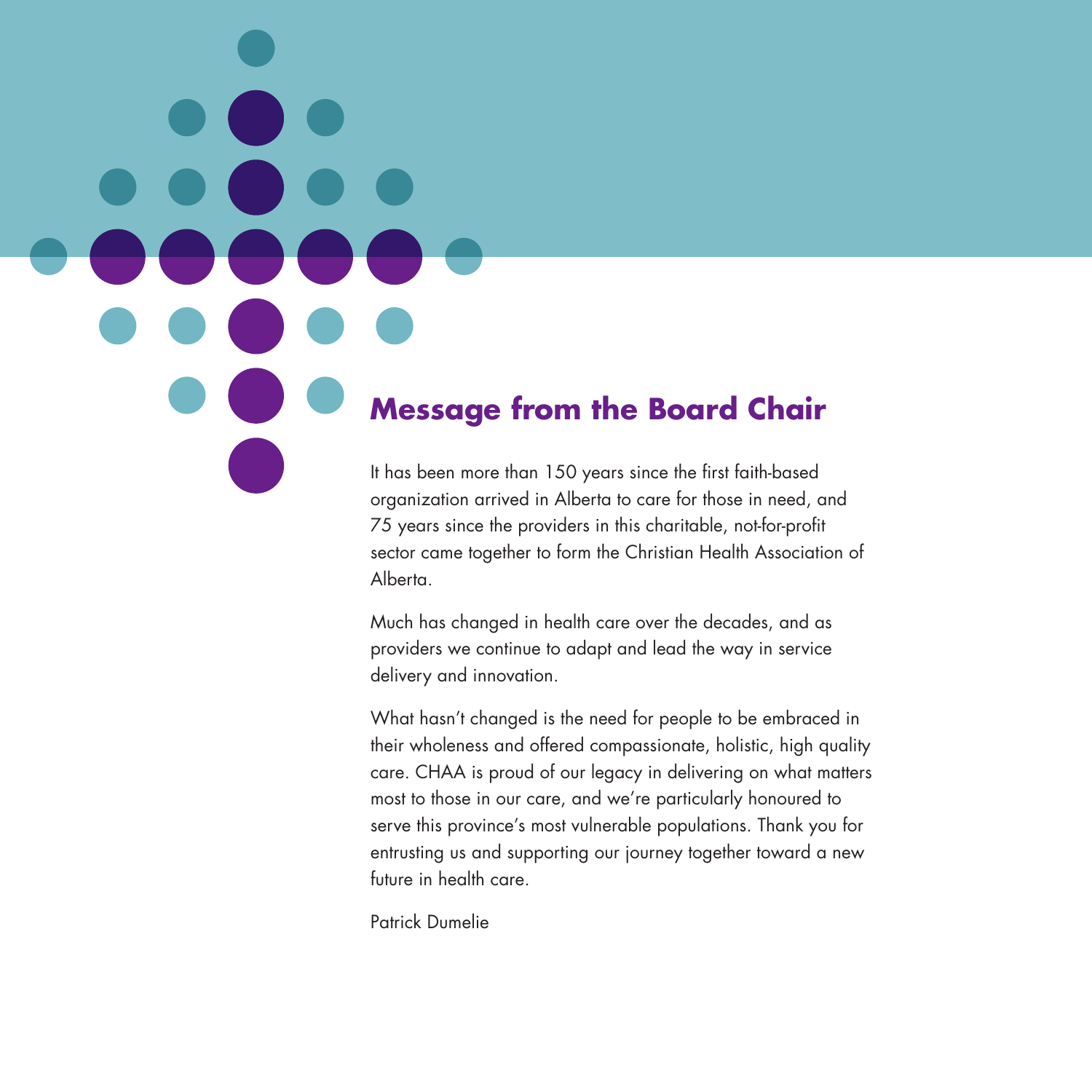### **Message from the Executive Director**

It is indeed a privilege to serve generations of Albertans with the utmost integrity, empathy and compassion. Just as rewarding is the calling to truly understand the needs of individuals in our care, the changing dynamics of our complex health system, and the values and priorities of the diverse families and communities we serve.

As we chart the next three years of strategic priorities for CHAA, it is incumbent on us to serve as an advocate and champion for those whose needs are the greatest. We pledge to be thoughtful, innovative, resourceful and courageous as we imagine a new vision for continuing care in Alberta. And we promise to be the voice of unity and compassion in looking after the most marginalized and vulnerable in society.

Please join us in celebrating our mission of caring and service as we build and grow together in 2019-21.

Leah Lechelt

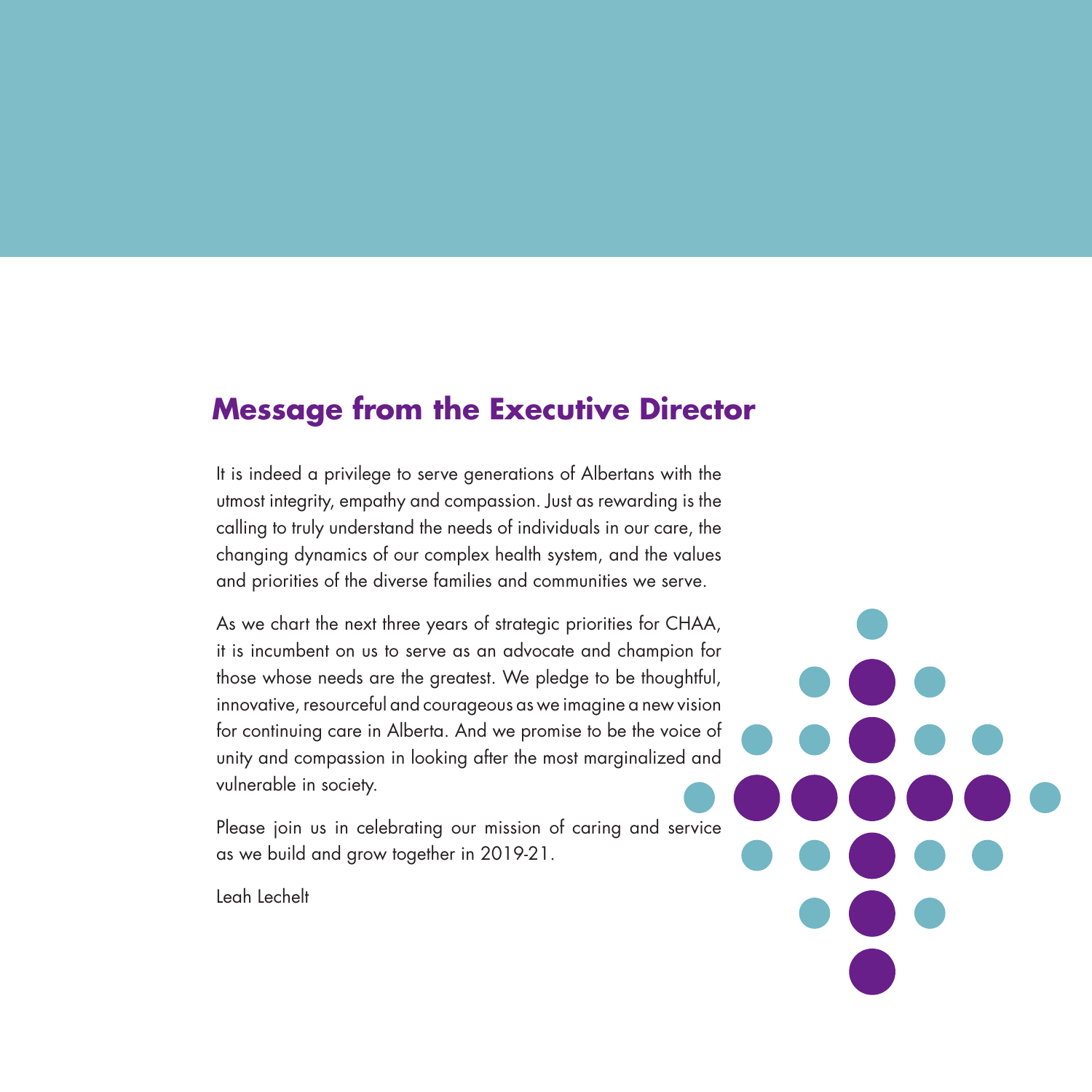*We seek to create care environments that value the humanity in every person, cultivate vibrancy and wellness, and wrap services around each individual's needs.*

## We are guided by a firm belief in our ministry of healing

CHAA's members have been caring for generations of families in rural and urban communities across Alberta for well over a century. From the beginning, we have offered holistic care, recognizing that health encompasses body, mind, and soul. Our work and decisions are guided by a firm belief in our ministry of healing - offering love, hope, and comfort to people of all faiths and traditions, especially those who are most vulnerable.

Underpinning our ministry are two important tenets: resourcefulness and innovation. The churches that founded Christian health care in the late 1800s and early 1900s took risks to serve people in need and to see individuals in their wholeness rather than as illnesses to be cured. A century later, we continue to create innovative programs and services that are responsive to patients, residents, clients and communities.

Faith-based providers have proven to government, funders, and the public that we use our human, capital and financial resources well, always seizing opportunities to be of greater service. We are known for stretching health care dollars and doing more with the funding available to us.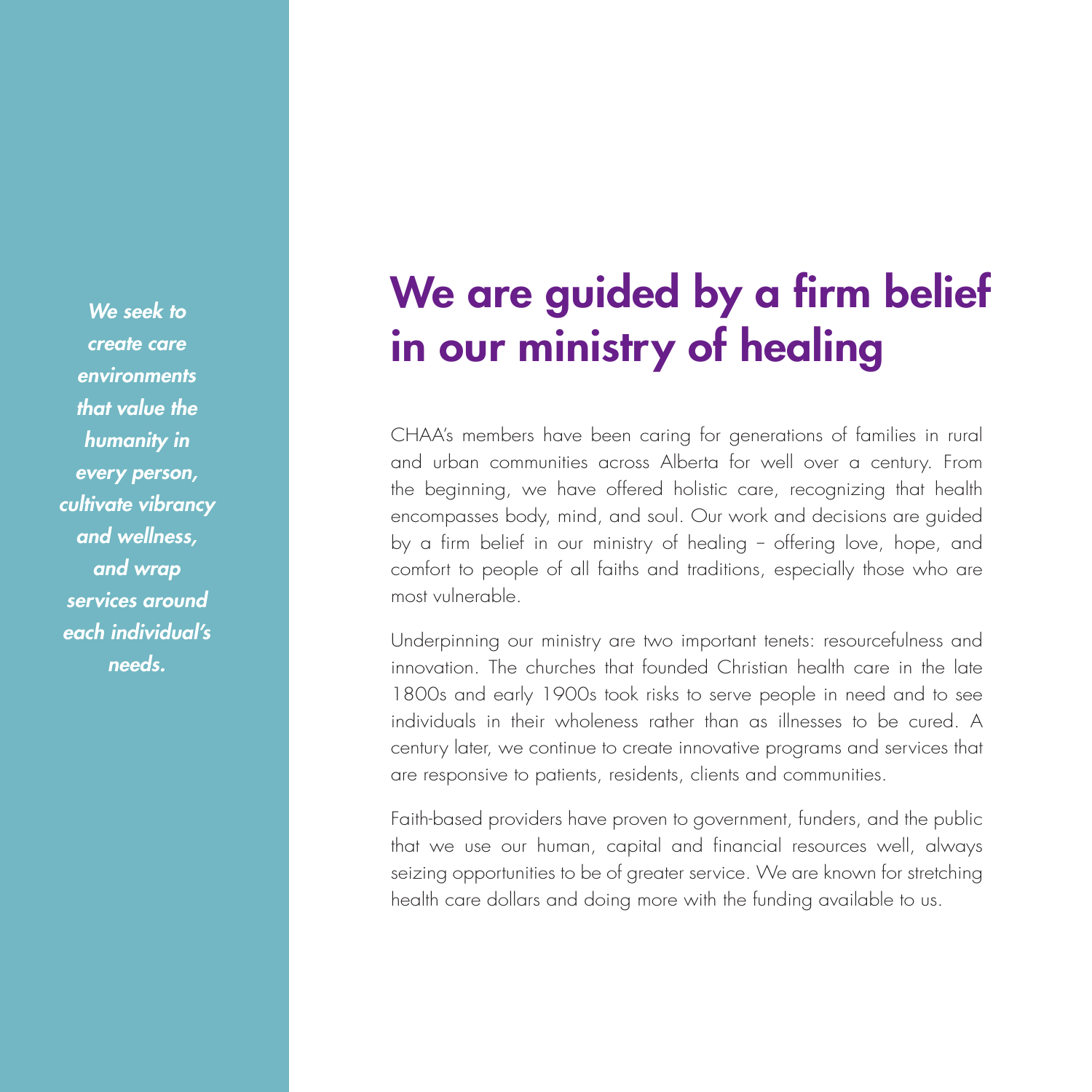#### **our vision**

To expand the provision of charitable, non-profit, Christian continuing care to Albertans of all creeds, cultures, circumstance and lifestyle – so they may commune in the sacred and welcoming embrace of Jesus' healing ministry, and so our capacity to serve the vulnerable is ever-improved. **our mission**

For more than 25 years, the Government of Alberta has acknowledged our legacy through a master agreement with CHAA, giving formal legal status to our member organizations and recognizing the role, value, and impact of faith-based, not-for-profit providers in health services planning and delivery.

We believe it is incumbent on us as faith-based providers to continue contributing to the system by offering thoughtful solutions while stewarding our resources wisely. Our aim is to create care environments that value the humanity in every person, cultivate vibrancy and wellness, and wrap services around each individual's needs. This means taking a holistic approach to understanding, defining and measuring quality outcomes; and asking tough but critical questions focused on holistic health and healing.

Decades later, our ministry has withstood the test of time, through turmoil and abundance, and through changes in Alberta's social, economic, and political environment. CHAA and our member organizations have thrived because our connection and responsiveness to communities across the province has remained steadfast.

To follow the values of our faith so that we may serve all Albertans in need of care and compassion, by supporting and engaging our residents, communities, members and our governments through inclusive leadership, education, awareness and advocacy.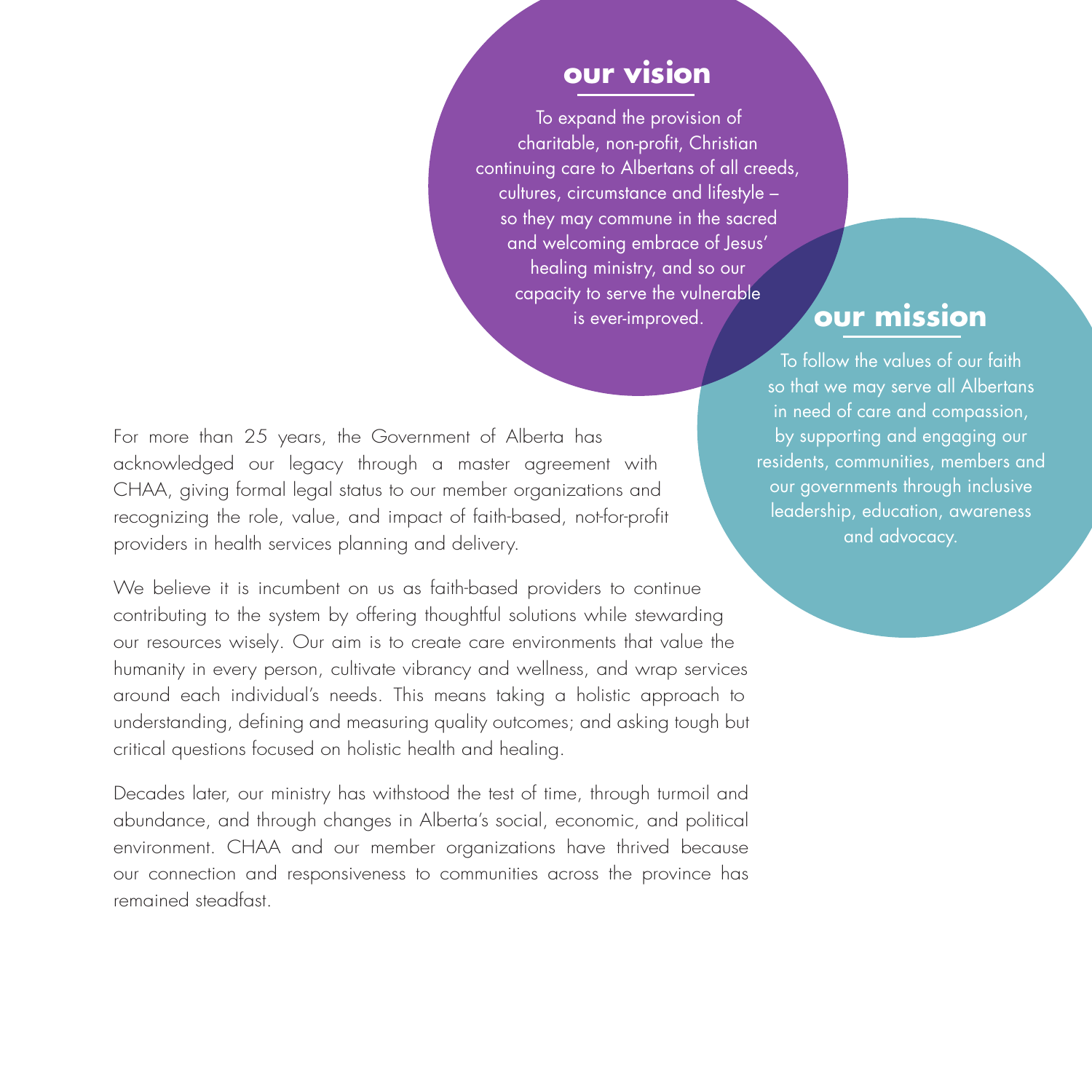### **our values**

### **Charity Family Integrity Empathy & compassion Social justice Accountability**

The offerings of a dignified life are a gift we give selflessly, for no profit or reward can be greater than to live the example set by our faith.

We are best able to serve by understanding the needs, fears, desires, and hopes of those for whom we care.

Families are an integral part of our care team and our practices will ensure they remain connected to their loved ones.

We will afford care to all Albertans including those disadvantaged by the inequitable distribution of wealth and privilege; we will advocate for the forgotten, the marginalized, the sick, and the elderly.

Our positive morals and ethics are guided by our faith, and we execute our responsibilities with a fundamental passion for honesty, respect, and trust among our members, workers, and residents.

Before all others, we are accountable to those for whom we care and to their families. We are also accountable to our Christian leaders and the tenets of our faith.

### **our value proposition**

#### **Our promise**

Albertans, as a passionate collective of faith-based providers of health services, is our unwavering promise to cherish and serve those in need, and vulnerable in our society.

#### **Our opportunity**

an organization is to embody a more compassionate, responsive health system that embraces people in their wholeness—body, mind, and soul.

#### **Our commitment**

Our commitment as CHAA members each other and with those we serve, and to be courageous in speaking with a unified voice of compassion and wisdom.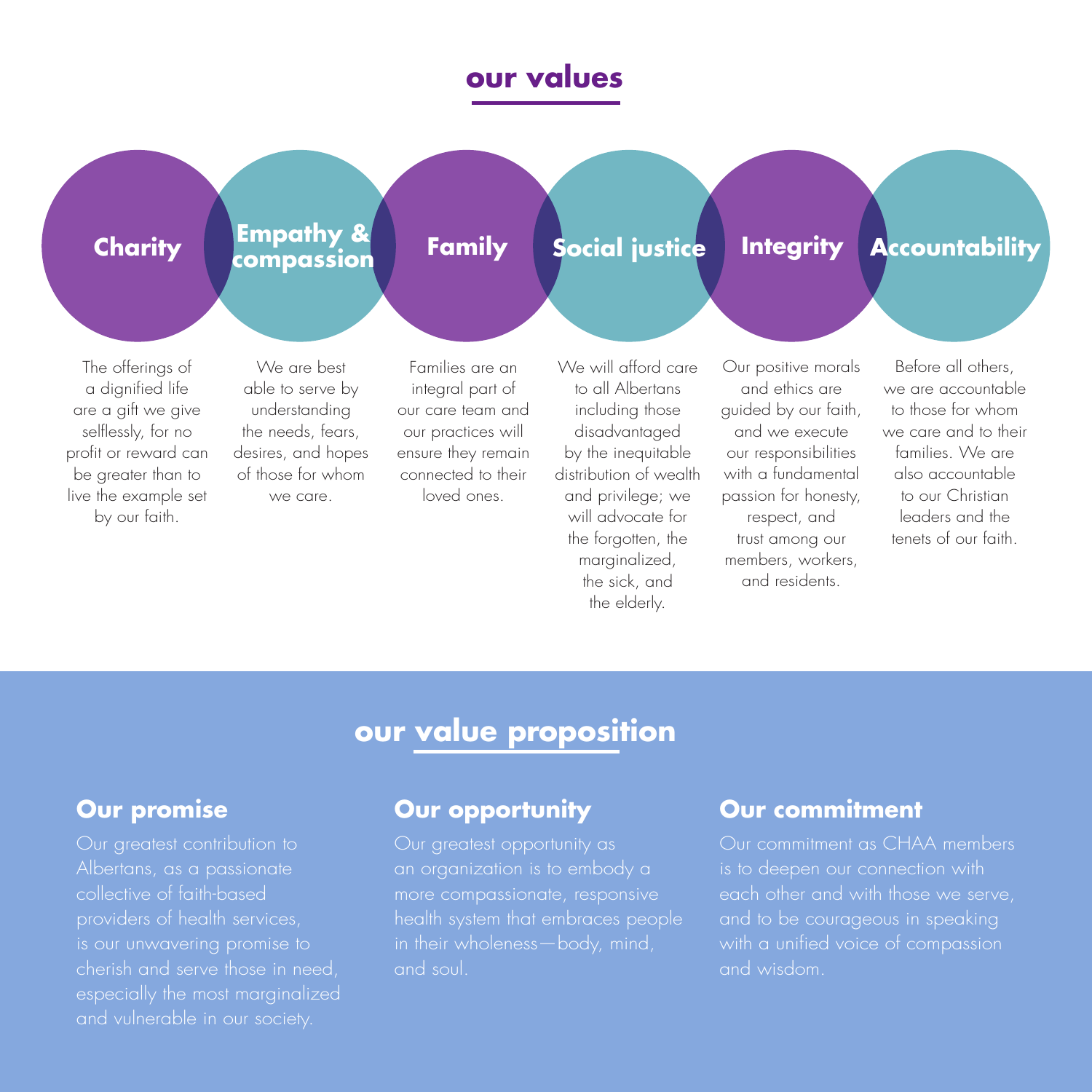## Linking our legacy to the path forward

As a cohesive association of mission-driven organizations, CHAA has boundless potential to re-shape our integrated health system to meet the complex and changing needs across the province. Our communities have trusted us for generations, relying on our expertise, and thriving and healing through our compassionate, holistic care.

The milestones of our past have guided us to respond today as a strong, united, faith-based collective. In the journey ahead we will continue to respond wholeheartedly to the people we serve, always striving to be values-based and resident-focused. And we will demonstrate courage by being a wise voice, enabling quiet voices to emerge as we influence practices and policies.

Our 2019-2021 priorities are a decisive step forward. They are built on an unquestionable foundation rooted in our ministry of service, our unyielding capacity for compassion, and our determination to be courageous. Importantly, they emphasize that we continue to be catalysts in creating a strong health system that is reflective of our ministry.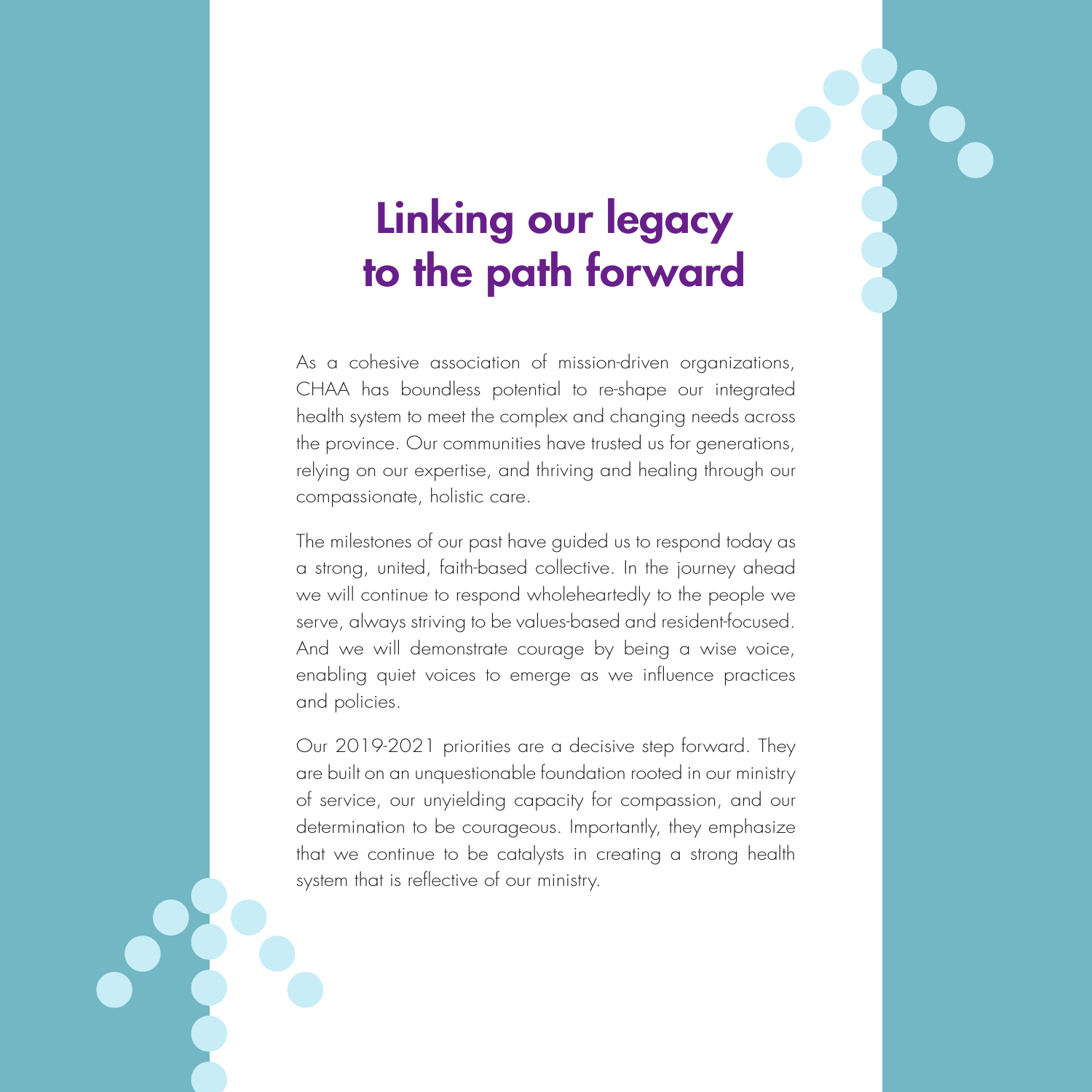### **our strategic priorities**  2019 - 2021

**Be a trusted and visionary partner in embodying a compassionate, responsive system.**

**1**

*We will flourish as partners in the health system, demonstrating vision and wisdom, cultivating compassionate communities of care, and stewarding our human and financial assets with resourcefulness.*

#### **Protect and enhance CHAA's trusted status in health system planning, delivery and funding.**

- Uphold and strengthen CHAA's master and cooperation/services agreements and their importance in preserving the role of CHAA and our member organizations.
- Build stakeholder/government support for CHAA's unique role in fulfilling capacity requirements in the publicly funded system.

**Cultivate and sustain credible relationships with influencers and decision makers in government and Alberta Health Services.**

- At decision-making and policy tables, represent and position CHAA and its members as trusted, values-driven stewards of publicly funded continuing care services.
- Advise and influence decisionmakers regarding the policy, regulatory, funding and reporting changes that are foundational to a system focused on holistic care.

#### **Embrace a futurist approach to system planning and service delivery.**

• Collaborate with industry organizations and stakeholders to advocate for a shared vision for continuing care.

#### Measures of our success

- Government, stakeholders, and industry recognize the value and importance of our master agreement in protecting and preserving publicly-accessible, faithbased care.
- We are considered a trusted, unified and essential partner in transforming Alberta's health care system toward a modern, visionary future.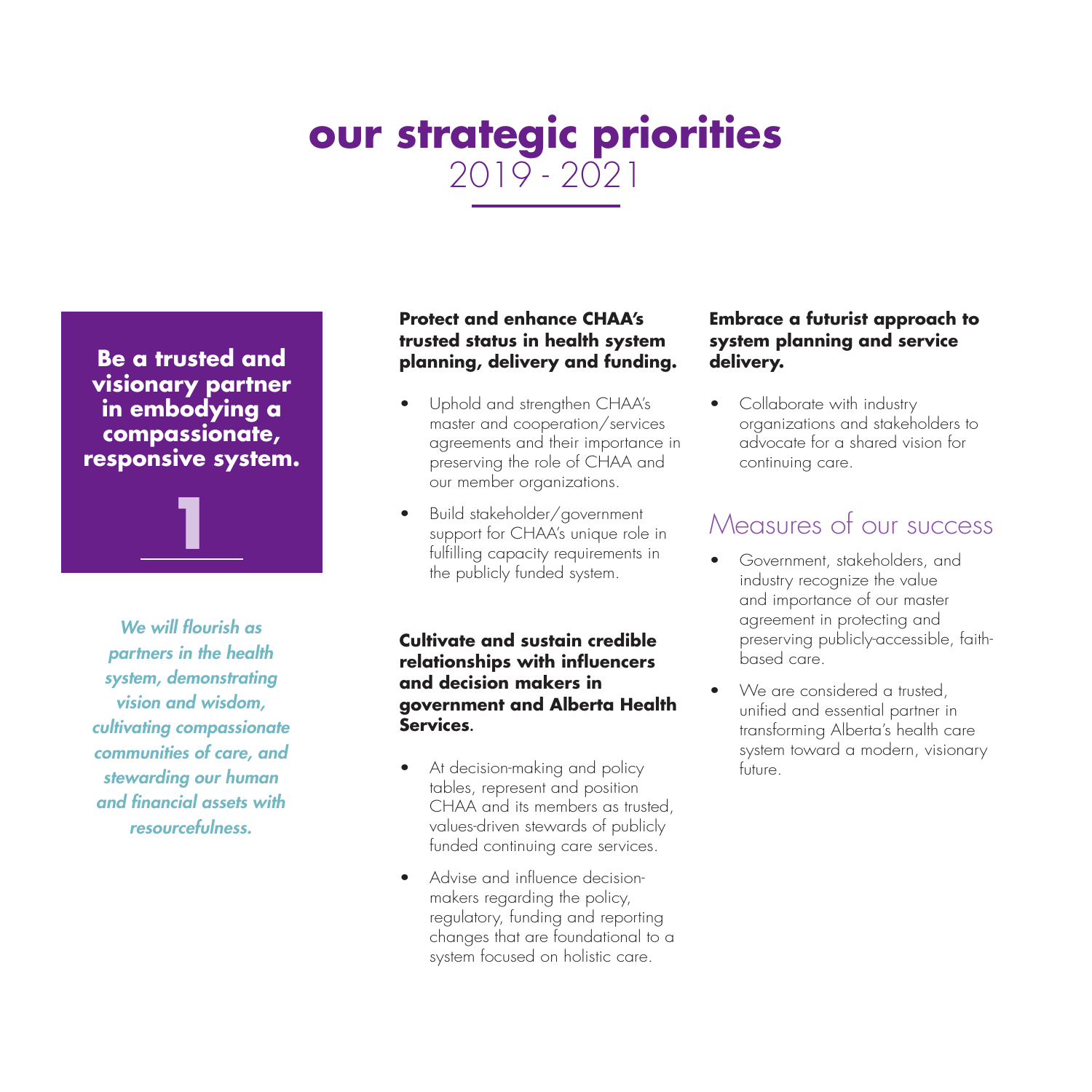### **our strategic priorities**  2019 - 2021

#### **Be a leader and champion for holistic, quality care and outcomes**



*We will collaborate with residents, their families and our teams to re-establish, measure and achieve resident-defined quality care and quality of life for the mind, body and soul.*

**Draw on our expertise and trusted status to inform system changes and enhancements that advance resident-defined quality care and quality of life.**

- Seek consensus and foster uptake among CHAA member organizations regarding common, data-driven quality metrics and outcomes.
- Partner with influential stakeholders to advise on and advocate for system-wide adoption of common, resident-defined quality of life measures, metrics, outcomes and reporting.
- Demonstrate leadership and support to CHAA members in advancing responsiveness and resident-centeredness in quality of care and quality of life.
- Support members in modeling and publicly demonstrating the impact of holistic, quality, and residentcentered care on health and healing.

#### Measures of our success

- Residents, patients, families and staff share a common understanding of how those in our care define and experience quality of life.
- Our member organizations embrace and model a common vision regarding quality in health care.
- CHAA is a leading voice and advocate for advancing quality of life measures as an indicator of system performance.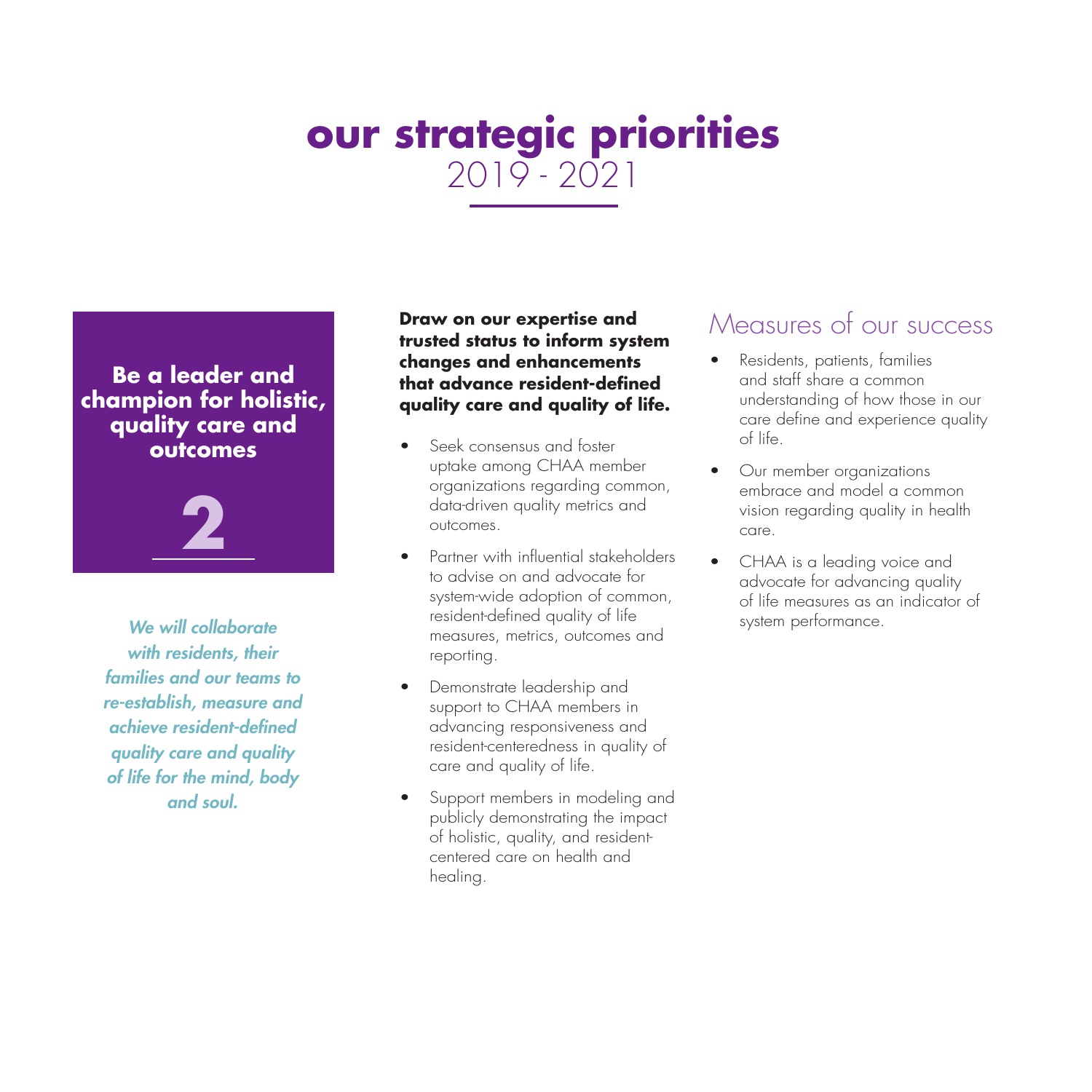### **our strategic priorities**  2019 - 2021

#### **Be the voice of collaboration as we unite to serve those most in need**



*We will use our full collective capacity to engage and collaborate with our communities, amplifying the voices of the vulnerable and marginalized so their needs can be met.*

#### **Be a credible and collaborative voice for compassionate, holistic care for marginalized and vulnerable populations.**

- Position CHAA and its members as the trusted advocate for vulnerable and marginalized populations, particularly in protecting and expanding capacity in affordable and accessible care options.
- Support CHAA members in applying best practices in community engagement to deepen our collective understanding of the needs of those in our care.

#### **Demonstrate the importance of the faith-based sector in promoting and protecting values-driven, publicly funded care.**

- Broaden our reach by seeking partnerships with like-minded organizations.
- Engage the faith-based community (volunteers, donors, ambassadors) as contributors to our mission.

#### **Build, sustain, and grow CHAA as a dynamic collective**

- Foster opportunities for CHAA members to consider how we, as a collective, can approach and solve problems in a collaborative and coordinated manner.
- Foster collaboration in sharing knowledge, resources, capacitybuilding and cohesion among CHAA member organizations.

### Measures of our success

- Faith-based providers are recognized as the voice of the vulnerable.
- Faith-based care is celebrated for honouring society's cherished values of charity, compassion, empathy, integrity and inclusion.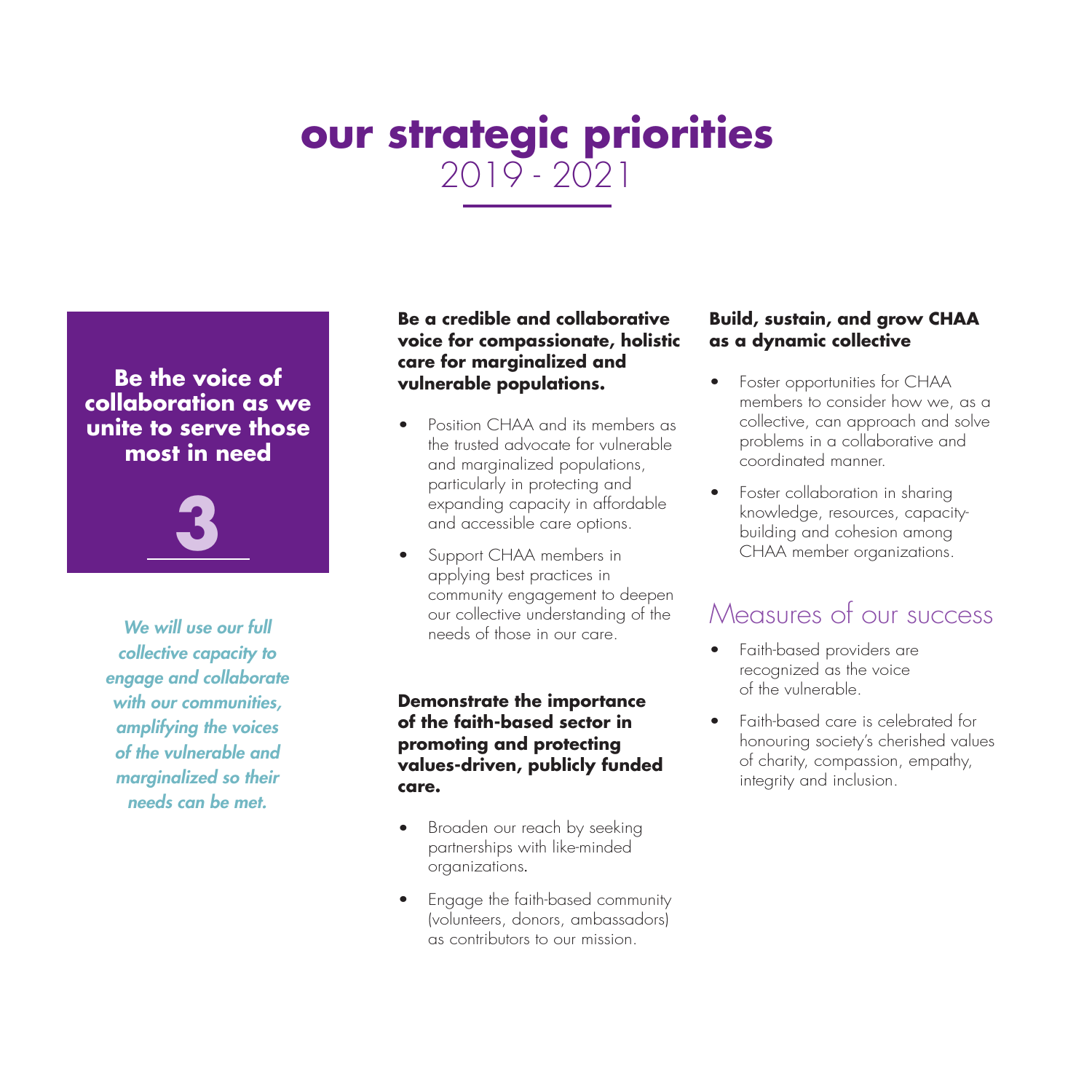## **our members**